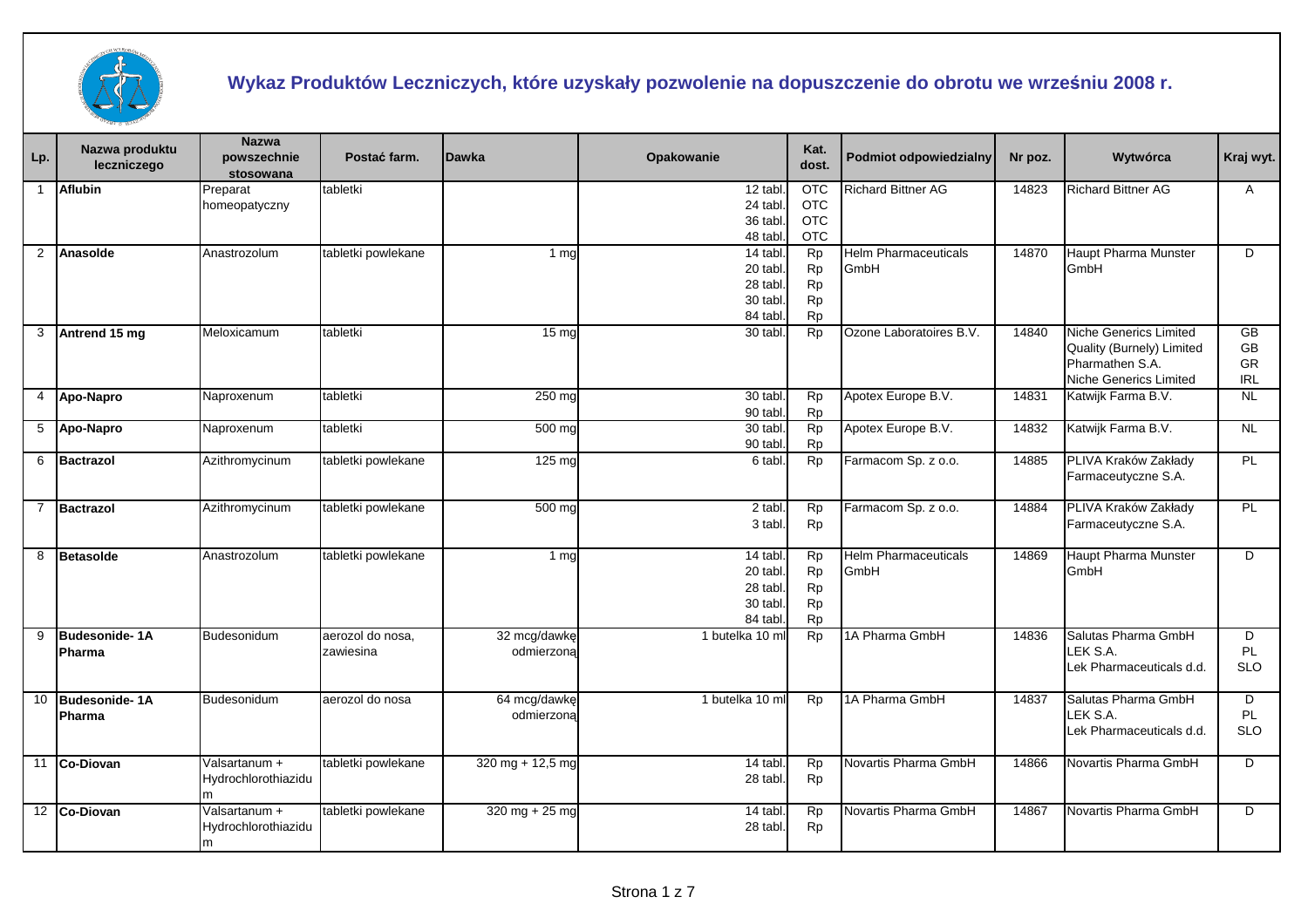| Lp. | Nazwa produktu<br>leczniczego | <b>Nazwa</b><br>powszechnie<br>stosowana | Postać farm.                             | <b>Dawka</b>     | Opakowanie                                                                                              | Kat.<br>dost.                                                 | <b>Podmiot odpowiedzialny</b>                     | Nr poz. | Wytwórca                                                                                                                                                                                                    | Kraj wyt.                              |
|-----|-------------------------------|------------------------------------------|------------------------------------------|------------------|---------------------------------------------------------------------------------------------------------|---------------------------------------------------------------|---------------------------------------------------|---------|-------------------------------------------------------------------------------------------------------------------------------------------------------------------------------------------------------------|----------------------------------------|
|     | 13 Deltasolde                 | Anastrozolum                             | tabletki powlekane                       | 1 <sub>mg</sub>  | 14 tabl<br>20 tabl.<br>28 tabl.<br>30 tabl.<br>84 tabl                                                  | <b>Rp</b><br><b>Rp</b><br><b>Rp</b><br><b>Rp</b><br><b>Rp</b> | <b>Helm Pharmaceuticals</b><br>GmbH               | 14872   | <b>Haupt Pharma Munster</b><br>GmbH                                                                                                                                                                         | D                                      |
|     | $\overline{14}$ Dopamar       | Carbidopum +<br>Levodopum                | tabletka o<br>przedłużonym<br>uwalnianiu | $200$ mg + 50 mg | 100 tabl.                                                                                               | <b>Rp</b>                                                     | Sandoz GmbH                                       | 14852   | Salutas Pharma GmbH<br>LEK S.A.<br>Lek Pharmaceuticals d.d.                                                                                                                                                 | D<br>PL<br><b>SLO</b>                  |
|     | 15 Dopamar mite               | Levodopum +<br>Carbidopum                | tabletka o<br>przedłużonym<br>uwalnianiu | $100$ mg + 25 mg | 100 tabl.                                                                                               | <b>Rp</b>                                                     | Sandoz GmbH                                       | 14851   | Salutas Pharma GmbH<br>LEK S.A.<br>Lek Pharmaceuticals d.d.                                                                                                                                                 | D<br><b>PL</b><br><b>SLO</b>           |
|     | 16 Drimon                     | Montelukastum                            | tabletki do<br>rozgryzania i żucia       | 5 <sub>ma</sub>  | 14 tabl. (1 x 14)<br>14 tabl. (2 x 7)<br>28 tabl. (2 x 14)<br>28 tabl. (4 x 7)                          | <b>Rp</b><br><b>Rp</b><br>Rp<br>Rp                            | Teva Pharmaceuticals<br>Polska Sp. z o. o.        | 14842   | Teva Sante SA<br>Teva UK Ltd.<br><b>Teva Pharmaceutical</b><br><b>Works Private Limited</b><br>Company<br><b>TEVA Pharmaceutical</b><br><b>Works Private Limited</b><br>Company<br>Pharmachemie B.V.        | F.<br>GB<br>H<br>H.<br><b>NL</b>       |
|     | 17 Drimon                     | Montelukastum                            | tabletki powlekane                       | 10 <sub>ma</sub> | 14 tabl. (1 x 14)<br>14 tabl. (2 x 7)<br>28 tabl. (2 x 14)<br>28 tabl. (4 x 7)                          | <b>Rp</b><br>Rp<br>Rp<br>Rp                                   | <b>Teva Pharmaceuticals</b><br>Polska Sp. z o. o. | 14843   | <b>Teva Sante SA</b><br>Teva UK Ltd.<br><b>Teva Pharmaceutical</b><br><b>Works Private Limited</b><br>Company<br><b>TEVA Pharmaceutical</b><br><b>Works Private Limited</b><br>Company<br>Pharmachemie B.V. | F<br><b>GB</b><br>H<br>H.<br><b>NL</b> |
|     | 18 Drimon                     | Montelukastum                            | tabletki do<br>rozgryzania i żucia       | 4 ma             | 14 tabl. (1 x 14)<br>14 tabl. (2 x 7)<br>28 tabl. (2 x 14)<br>28 tabl. (4 x 7)                          | Rp<br>Rp<br>Rp<br>Rp                                          | <b>Teva Pharmaceuticals</b><br>Polska Sp. z o. o. | 14841   | Teva Sante SA<br>Teva UK Ltd.<br><b>Teva Pharmaceutical</b><br><b>Works Private Limited</b><br>Company<br><b>TEVA Pharmaceutical</b><br>Works Private Limited<br>Company<br>Pharmachemie B.V.               | F.<br><b>GB</b><br>H<br>H<br><b>NL</b> |
|     | 19 Ebivol                     | Nebivololum                              | tabletki                                 | 5 <sub>mg</sub>  | 28 tabl<br>30 tabl. (2 x 15)<br>30 tabl. (3 x 10)<br>56 tabl.<br>60 tabl. (4 x 15)<br>60 tabl. (6 x 10) | <b>Rp</b><br>Rp<br>Rp<br>Rp<br>Rp<br><b>Rp</b>                | Actavis Group PTC ehf.                            | 14835   | Actavis hf.<br>Actavis Ltd.                                                                                                                                                                                 | IS.<br>MT                              |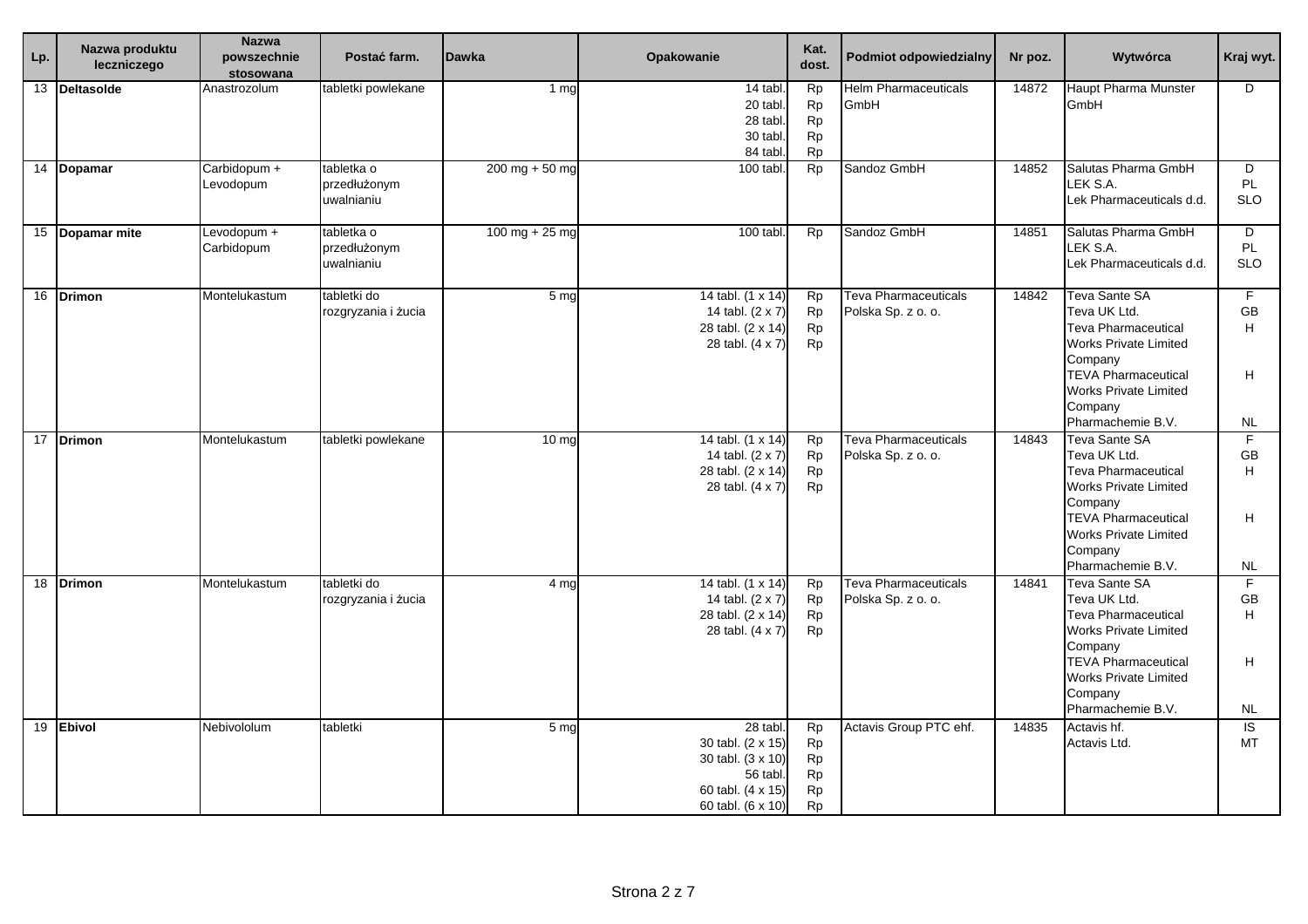| Lp. | Nazwa produktu<br>leczniczego                 | <b>Nazwa</b><br>powszechnie<br>stosowana | Postać farm.                                         | <b>Dawka</b>                     | Opakowanie                                                                        | Kat.<br>dost.                                                 | <b>Podmiot odpowiedzialny</b>                               | Nr poz. | Wytwórca                                                                             | Kraj wyt.              |
|-----|-----------------------------------------------|------------------------------------------|------------------------------------------------------|----------------------------------|-----------------------------------------------------------------------------------|---------------------------------------------------------------|-------------------------------------------------------------|---------|--------------------------------------------------------------------------------------|------------------------|
| 20  | Epimedac 2 mg/ml<br>roztwór do<br>wstrzykiwań | Epirubicini<br>hydrochloridum            | roztwór do<br>wstrzykiwań                            | 2 mg/ml                          | 1 fiol. 5 ml<br>1 fiol. 10 ml<br>1 fiol. 25 ml<br>1 fiol. 50 ml<br>1 fiol. 100 ml | <b>Rp</b><br><b>Rp</b><br><b>Rp</b><br><b>Rp</b><br><b>Rp</b> | medac Gesellschaft fur<br>klinische Specialpraparate<br>mbH | 14827   | medac Gesellschaft fur<br>klinische Specialpraparate<br>mbH                          | D                      |
| 21  | Ethinylestradiol/Drospi<br>renon Bayer        | Ethinylestradiolum +<br>Drospirenonum    | tabletki powlekane                                   | $0,02 \text{ mg} + 3 \text{ mg}$ | 28 tabl.<br>84 tabl.                                                              | Rp<br><b>Rp</b>                                               | <b>Bayer Schering Pharma</b><br>AG                          | 14850   | Schering GmbH und Co.<br><b>Productions KG</b><br><b>Bayer Schering Pharma</b><br>AG | D<br>D                 |
|     | 22 Flucofast                                  | Fluconazolum                             | kapsułki twarde                                      | 100 mg                           | 7 kaps.<br>28 kaps.                                                               | Rp<br>Rp                                                      | Medana Pharma S.A.                                          | 14865   | Medana Pharma S.A.                                                                   | PL                     |
| 23  | Fludarabin-Ebewe                              | Fludarabini<br>phosphas                  | koncentrat do<br>sporządzania<br>roztworu do infuzji | 25 mg/ml                         | 1 fiol. 2 ml<br>5 fiol. 2 ml<br>10 fiol. 2 ml                                     | <b>Rp</b><br><b>Rp</b><br><b>Rp</b>                           | <b>EBEWE Pharma</b><br>Ges.m.b.H. Nfg.KG                    | 14824   | <b>EBEWE Pharma</b><br>Ges.m.b.H. Nfg.KG                                             | A                      |
| 24  | Galstena                                      | Preparat<br>homeopatyczny                | tabletki                                             |                                  | 12 tabl.<br>24 tabl.<br>36 tabl.<br>48 tabl.                                      | $\overline{OTC}$<br><b>OTC</b><br><b>OTC</b><br><b>OTC</b>    | <b>Richard Bittner AG</b>                                   | 14845   | <b>Richard Bittner AG</b>                                                            | Α                      |
| 25  | Gammasolde                                    | Anastrozolum                             | tabletki powlekane                                   | 1 <sub>ma</sub>                  | 14 tabl.<br>20 tabl.<br>28 tabl.<br>30 tabl.<br>84 tabl.                          | <b>Rp</b><br>Rp<br><b>Rp</b><br><b>Rp</b><br><b>Rp</b>        | <b>Helm Pharmaceuticals</b><br>GmbH                         | 14871   | <b>Haupt Pharma Munster</b><br>GmbH                                                  | D                      |
|     | 26 Levodopa/Carbidopa 1<br>A Pharma           | Levodopum +<br>Carbidopum                | tabletki o<br>przedłużonym<br>uwalnianiu             | 100 mg + 25 mg                   | 100 tabl.                                                                         | <b>Rp</b>                                                     | 1A Pharma GmbH                                              | 14853   | Salutas Pharma GmbH<br>LEK S.A.<br>Lek Pharmaceuticals d.d.                          | D<br>PL.<br><b>SLO</b> |
| 27  | Levodopa/Carbidopa 1<br>A Pharma              | Levodopum +<br>Carbidopum                | tabletki o<br>przedłużonym<br>uwalnianiu             | $200$ mg + 50 mg                 | 100 tabl.                                                                         | <b>Rp</b>                                                     | 1A Pharma GmbH                                              | 14854   | Salutas Pharma GmbH<br>LEK S.A.<br>Lek Pharmaceuticals d.d.                          | D<br>PL.<br><b>SLO</b> |
|     | 28 Lisinolex 5 mg                             | Lisinoprilum                             | tabletki                                             | 5 mg                             | 28 tabl.<br>30 tabl.                                                              | <b>Rp</b><br><b>Rp</b>                                        | Galex d.d.                                                  | 14825   | PSI Supply N.V.<br>Galex d.d.                                                        | B<br><b>SLO</b>        |
|     | 29 Lisinolex 10 mg                            | Lisinoprilum                             | tabletki                                             | $10 \mathrm{mg}$                 | 28 tabl.<br>30 tabl.                                                              | <b>Rp</b><br><b>Rp</b>                                        | Galex d.d.                                                  | 14826   | PSI Supply N.V.<br>Galex d.d.                                                        | B<br><b>SLO</b>        |
|     | 30 Lisinolex 20 mg                            | Lisinoprilum                             | tabletki                                             | 20 <sub>mg</sub>                 | 28 tabl.<br>30 tabl.                                                              | <b>Rp</b><br>Rp                                               | Galex d.d.                                                  | 14828   | PSI Supply N.V.<br>Galex d.d.                                                        | B<br><b>SLO</b>        |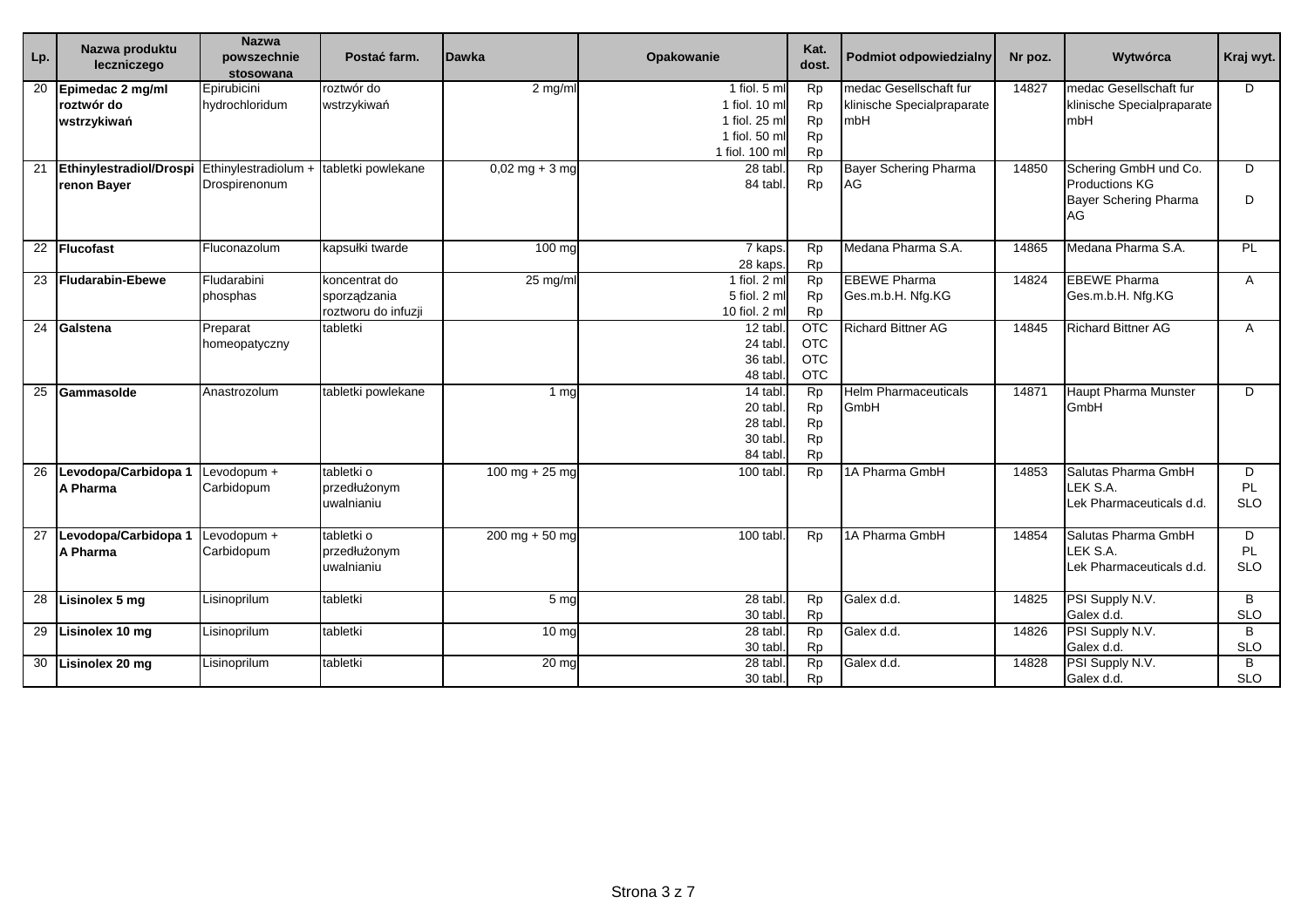| $\overline{L}$ | Nazwa produktu                                    | <b>Nazwa</b><br>powszechnie                           | Postać farm.                       | <b>Dawka</b>                                                                                                                                                                                           | <b>Opakowanie</b>                                                                                                                         | Kat.                                   | <b>Podmiot odpowiedzialny</b>                     | Nr poz. | Wytwórca                                                                                                                                                                                                    | Kraj wyt.                                            |
|----------------|---------------------------------------------------|-------------------------------------------------------|------------------------------------|--------------------------------------------------------------------------------------------------------------------------------------------------------------------------------------------------------|-------------------------------------------------------------------------------------------------------------------------------------------|----------------------------------------|---------------------------------------------------|---------|-------------------------------------------------------------------------------------------------------------------------------------------------------------------------------------------------------------|------------------------------------------------------|
|                | leczniczego                                       | stosowana                                             |                                    |                                                                                                                                                                                                        |                                                                                                                                           | dost.                                  |                                                   |         |                                                                                                                                                                                                             |                                                      |
| 31             | <b>Meningitec</b>                                 | Vaccinum<br>meningococcale<br>classis C<br>coniugatum | zawiesina do<br>wstrzykiwań        | 10 mcg oligosacharydu<br>Neisseria meningitidis<br>grupy C (szczep C11)<br>sprzeżonego z około 15<br>mcg białka CRM197<br>Corynebacterium<br>diphtheriae/0,5 ml, 1<br>dawka (0,5 ml) + około<br>15 mcg | 1 amp.-strzyk. 0,5 ml bez igły<br>1 amp.-strzyk. 0,5 ml + 1 igła<br>10 amp.-strzyk. 0,5 ml bez igieł<br>10 amp.-strzyk. 0,5 ml + 10 igieł | Rp<br><b>Rp</b><br>Rp<br>Rp            | Wyeth-Lederle Pharma<br>GmbH                      | 14822   | <b>Wyeth Pharmaceuticals</b>                                                                                                                                                                                | $\overline{GB}$                                      |
| 32             | <b>MeriTeva</b>                                   | Sibutramini<br>hydrochloridum                         | kapsułki twarde                    | 15 <sub>mg</sub>                                                                                                                                                                                       | 30 kaps.<br>60 kaps.<br>100 kaps.                                                                                                         | Rp<br>Rp<br><b>Rp</b>                  | <b>Teva Pharmaceuticals</b><br>Polska Sp. z o. o. | 14856   | <b>Teva Sante SA</b><br>Teva UK Ltd.<br>Teva Pharmaceutical<br><b>Works Private Limited</b><br>Company<br><b>TEVA Pharmaceutical</b><br><b>Works Private Limited</b><br>Company<br>Pharmachemie B.V.        | F<br><b>GB</b><br>H.<br>H<br><b>NL</b>               |
|                | 33 MeriTeva                                       | Sibutramini<br>hydrochloridum                         | kapsułki twarde                    | 10 <sub>mg</sub>                                                                                                                                                                                       | 30 kaps.<br>60 kaps.<br>100 kaps.                                                                                                         | Rp<br><b>Rp</b><br><b>Rp</b>           | <b>Teva Pharmaceuticals</b><br>Polska Sp. z o. o. | 14855   | <b>Teva Sante SA</b><br>Teva UK Ltd.<br><b>Teva Pharmaceutical</b><br><b>Works Private Limited</b><br>Company<br><b>TEVA Pharmaceutical</b><br><b>Works Private Limited</b><br>Company<br>Pharmachemie B.V. | $\overline{F}$<br><b>GB</b><br>H.<br>H.<br><b>NL</b> |
| 34             | <b>Monkasta</b>                                   | Montelukastum                                         | tabletki do<br>rozgryzania i żucia | 4 mg                                                                                                                                                                                                   | 28 tabl                                                                                                                                   | <b>Rp</b>                              | Krka, d.d., Novo mesto                            | 14833   | Krka Polska Sp. z o.o.<br>Krka, d.d., Novo mesto                                                                                                                                                            | <b>PL</b><br><b>SLO</b>                              |
|                | 35 Monkasta                                       | Montelukastum                                         | tabletki do<br>rozgryzania i żucia | 5 <sub>mq</sub>                                                                                                                                                                                        | 28 tabl                                                                                                                                   | <b>Rp</b>                              | Krka, d.d., Novo mesto                            | 14834   | Krka Polska Sp. z o.o.<br>Krka, d.d., Novo mesto                                                                                                                                                            | <b>PL</b><br><b>SLO</b>                              |
| 36             | Nicorette Semi<br><b>Transparent Patch</b>        | Nicotinum                                             | system<br>transdermalny            | 10 mg/16 h                                                                                                                                                                                             | 7 sasz<br>14 sasz<br>28 sasz                                                                                                              | <b>OTC</b><br><b>OTC</b><br><b>OTC</b> | McNeil AB                                         | 14881   | <b>LTS Lohmann Therapie</b><br>Systeme AG<br>McNeil AB                                                                                                                                                      | D.<br>S                                              |
| 37             | <b>Nicorette Semi</b><br><b>Transparent Patch</b> | Nicotinum                                             | system<br>transdermalny            | 15 mg/16 h                                                                                                                                                                                             | 7 sasz<br>14 sasz.<br>28 sasz                                                                                                             | <b>OTC</b><br><b>OTC</b><br><b>OTC</b> | McNeil AB                                         | 14882   | <b>LTS Lohmann Therapie</b><br>Systeme AG<br>McNeil AB                                                                                                                                                      | D<br>S                                               |
| 38             | Nicorette Semi<br><b>Transparent Patch</b>        | Nicotinum                                             | system<br>transdermalny            | 25 mg/16h                                                                                                                                                                                              | 7 sasz<br>14 sasz.<br>28 sasz                                                                                                             | <b>OTC</b><br><b>OTC</b><br><b>OTC</b> | McNeil AB                                         | 14883   | <b>LTS Lohmann Therapie</b><br>Systeme AG<br>McNeil AB                                                                                                                                                      | D<br>S                                               |
|                | 39 Omepragal                                      | Omeprazolum                                           | tabletki dojelitowe                | 10 <sub>mg</sub>                                                                                                                                                                                       | 14 tabl<br>28 tabl<br>56 tabl                                                                                                             | <b>Rp</b><br><b>Rp</b><br><b>Rp</b>    | Laboratoires S.M.B. S.A.                          | 14877   | SMB Technology S.A.                                                                                                                                                                                         | $\overline{B}$                                       |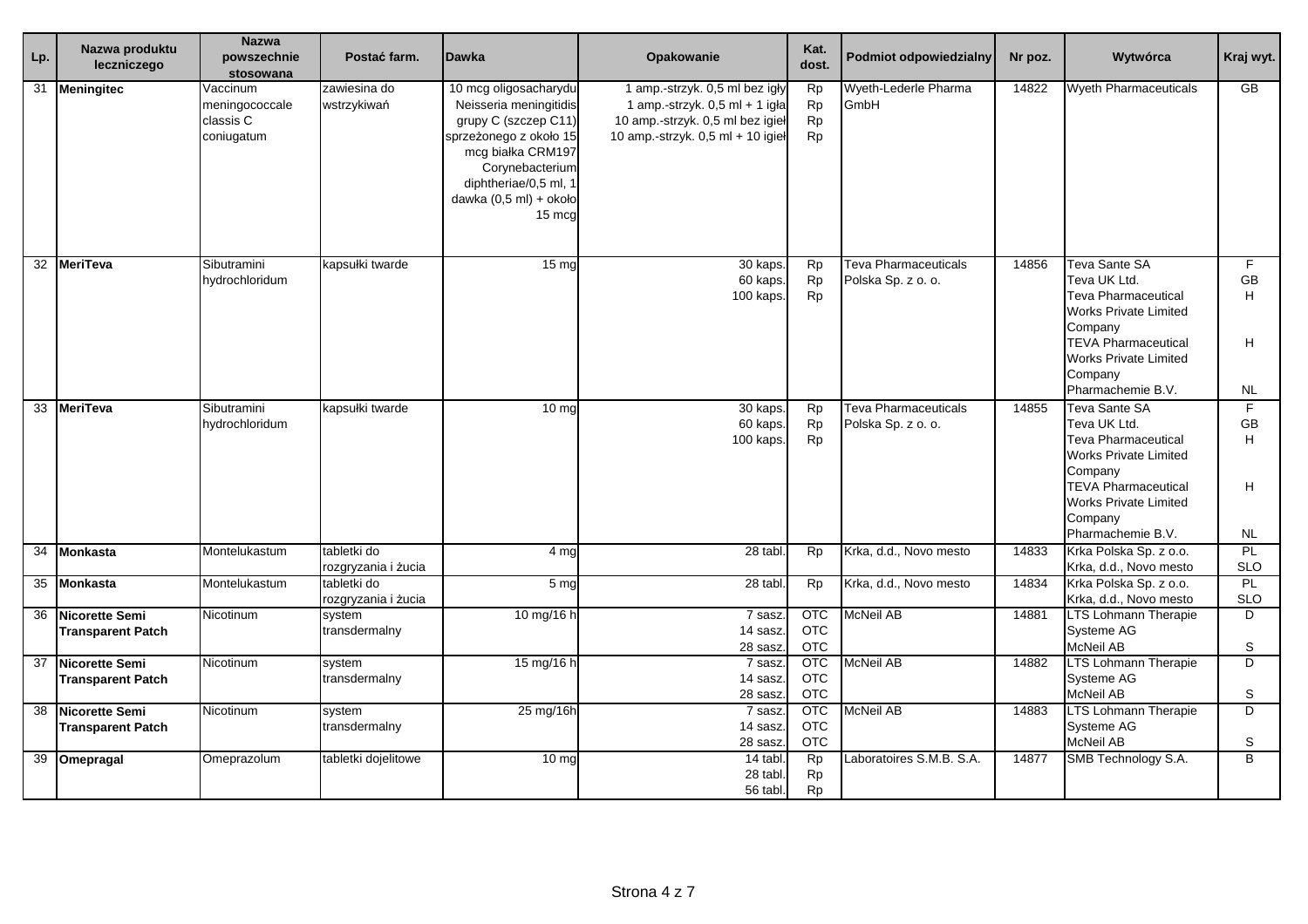| Lp. | Nazwa produktu<br>leczniczego | <b>Nazwa</b><br>powszechnie<br>stosowana | Postać farm.                                      | <b>Dawka</b>     | <b>Opakowanie</b>                                                                   | Kat.<br>dost.                                    | <b>Podmiot odpowiedzialny</b> | Nr poz. | Wytwórca                                                    | Kraj wyt.                           |
|-----|-------------------------------|------------------------------------------|---------------------------------------------------|------------------|-------------------------------------------------------------------------------------|--------------------------------------------------|-------------------------------|---------|-------------------------------------------------------------|-------------------------------------|
|     | $\overline{40}$ Omepragal     | Omeprazolum                              | tabletki dojelitowe                               | 20 <sub>mg</sub> | 7 tabl<br>14 tabl.<br>28 tabl.<br>56 tabl.                                          | Rp<br><b>Rp</b><br>Rp<br><b>Rp</b>               | aboratoires S.M.B. S.A.       | 14878   | SMB Technology S.A.                                         | B                                   |
|     | 41 Oxaliplatin Stada          | Oxaliplatinum                            | proszek do<br>sporządzania<br>roztworu do infuzji | 5 mg/ml          | 1 fiol. 50 mg<br>1 fiol. 100 mg                                                     | Rp<br><b>Rp</b>                                  | Stada Arzneimittel AG         | 14849   | cell pharm GmbH                                             | D                                   |
|     | 42 Perotens                   | tert-Butylamini<br>Perindoprilum         | tabletki                                          | 8 mg             | 30 tabl                                                                             | <b>Rp</b>                                        | Krka Polska Sp. z o.o.        | 14830   | Krka Polska Sp. z o.o.<br>Krka d.d., Novo mesto             | PL<br><b>SLO</b>                    |
|     | 43 Prenessa                   | tert-Butylamini<br>Perindoprilum         | tabletki                                          | 8 mg             | 30 tabl                                                                             | <b>Rp</b>                                        | Krka Polska Sp. z o.o.        | 14829   | Krka Polska Sp. z o.o.<br>Krka, d.d., Novo mesto            | PL<br><b>SLO</b>                    |
| 44  | <b>Sertralin Actavis</b>      | Sertralinum                              | tabletki powlekane                                | 50 mg            | 20 tabl.<br>30 tabl.<br>60 tabl                                                     | Rp<br>Rp<br>Rp                                   | Actavis Group PTC ehf.        | 14880   | Actavis Ltd.                                                | <b>MT</b>                           |
|     | 45 Sertralin Actavis          | Sertralinum                              | tabletki powlekane                                | 100 mg           | 20 tabl<br>30 tabl.<br>60 tabl.                                                     | Rp<br><b>Rp</b><br><b>Rp</b>                     | Actavis Group PTC ehf.        | 14879   | Actavis Ltd.                                                | <b>MT</b>                           |
|     | 46 Symanastrol                | Anastrozolum                             | tabletki powlekane                                | 1 <sub>mg</sub>  | 28 tabl.<br>30 tabl.                                                                | Rp<br><b>Rp</b>                                  | SymPharm Sp. z o.o.           | 14868   | Haupt Pharma Munster<br>GmbH                                | D                                   |
|     | 47 Symepezil 5 mg             | Donepezili<br>hydrochloridum             | tabletki powlekane                                | 5 <sub>ma</sub>  | 28 tabl                                                                             | <b>Rp</b>                                        | SymPhar Sp. z o.o.            | 14838   | Specifar S.A.<br>SymPhar Sp. z o.o.                         | <b>GR</b><br><b>PL</b>              |
|     | 48 Symepezil 10 mg            | Donepezili<br>hydrochloridum             | tabletki powlekane                                | 10 <sub>mg</sub> | 28 tabl                                                                             | <b>Rp</b>                                        | SymPhar Sp. z o.o.            | 14839   | Specifar S.A.<br>SymPhar Sp. z o.o.                         | $\overline{\text{GR}}$<br><b>PL</b> |
|     | 49 Tavex                      | Venlafaxinum                             | kapsułki o<br>przedłużonym<br>uwalnianiu, twarde  | 37,5 mg          | 28 kaps.                                                                            | <b>Rp</b>                                        | Krka d.d., Novo mesto         | 14846   | Krka d.d., Novo mesto                                       | <b>SLO</b>                          |
|     | 50 Tavex                      | Venlafaxinum                             | kapsułki o<br>przedłużonym<br>uwalnianiu, twarde  | 75 <sub>mg</sub> | 28 kaps.                                                                            | Rp                                               | Krka d.d., Novo mesto         | 14847   | Krka d.d., Novo mesto                                       | <b>SLO</b>                          |
| 51  | <b>Tavex</b>                  | Venlafaxinum                             | kapsułki o<br>przedłużonym<br>uwalnianiu, twarde  | 150 mg           | 28 kaps                                                                             | Rp                                               | Krka d.d., Novo mesto         | 14848   | Krka d.d., Novo mesto                                       | <b>SLO</b>                          |
|     | 52 Topiramat - 1A Pharma      | Topiramatum                              | kapsułki twarde                                   | 15 <sub>ma</sub> | 60 kaps. (3 x 20)<br>60 kaps. (4 x 15)<br>60 kaps. (6 x 10)<br>60 kaps. w pojemniku | <b>Rp</b><br><b>Rp</b><br><b>Rp</b><br><b>Rp</b> | 1A Pharma GmbH                | 14862   | Salutas Pharma GmbH<br>LEK S.A.<br>Lek Pharmaceuticals d.d. | D<br>PL<br><b>SLO</b>               |
|     | 53 Topiramat - 1A Pharma      | Topiramatum                              | kapsułki twarde                                   | 25 <sub>ma</sub> | 60 kaps. (4 x 15)<br>60 kaps. (6 x 10)<br>60 kaps. w pojemniku                      | Rp<br><b>Rp</b><br><b>Rp</b>                     | 1A Pharma GmbH                | 14863   | Salutas Pharma GmbH<br>LEK S.A.<br>Lek Pharmaceuticals d.d. | D<br>PL<br><b>SLO</b>               |
| 54  | Topiramat - 1A Pharma         | Topiramatum                              | kapsułki twarde                                   | 50 mg            | 60 kaps. w blistrach<br>60 kaps. w pojemniku                                        | Rp<br><b>Rp</b>                                  | 1A Pharma GmbH                | 14864   | Salutas Pharma GmbH<br>LEK S.A.<br>Lek Pharmaceuticals d.d. | D<br>PL<br><b>SLO</b>               |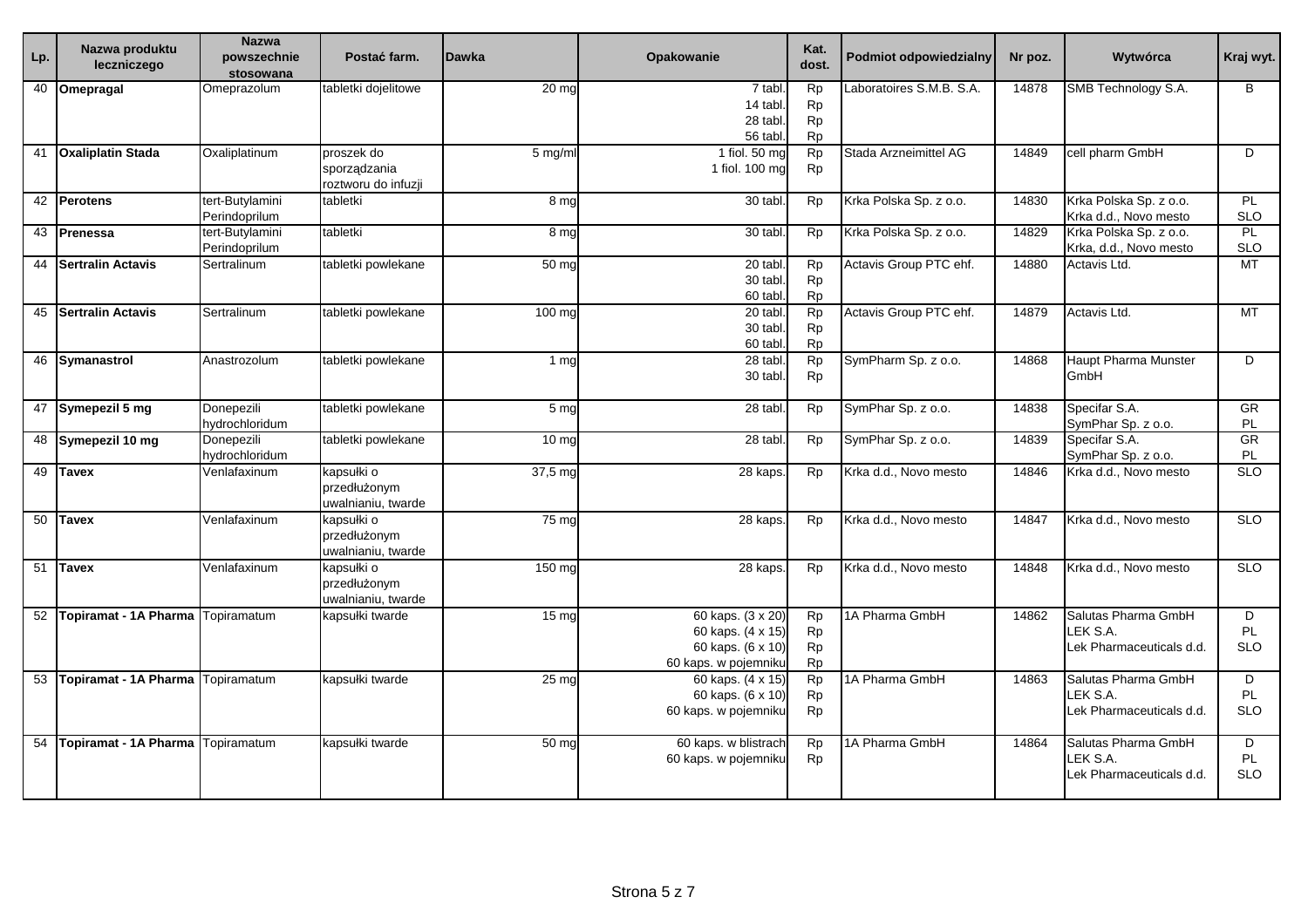| Lp. | Nazwa produktu<br>leczniczego | <b>Nazwa</b><br>powszechnie<br>stosowana | Postać farm.       | <b>Dawka</b>     | Opakowanie                 | Kat.<br>dost. | Podmiot odpowiedzialny | Nr poz. | Wytwórca                 | Kraj wyt.  |
|-----|-------------------------------|------------------------------------------|--------------------|------------------|----------------------------|---------------|------------------------|---------|--------------------------|------------|
|     | 55 Topiramat-1A Pharma        | Topiramatum                              | tabletki powlekane | 25 mg            | 28 tabl. (2 x 14)          | <b>Rp</b>     | 1A Pharma GmbH         | 14858   | Salutas Pharma GmbH      | D          |
|     |                               |                                          |                    |                  | 28 tabl. (4 x 7)           | Rp            |                        |         | LEK S.A.                 | PL         |
|     |                               |                                          |                    |                  | 28 tabl. w pojemniku       | Rp            |                        |         | Lek Pharmaceuticals d.d. | <b>SLO</b> |
|     |                               |                                          |                    |                  | 30 tabl. (2 x 15)          | Rp            |                        |         |                          |            |
|     |                               |                                          |                    |                  | 30 tabl. (3 x 10)          | Rp            |                        |         |                          |            |
|     |                               |                                          |                    |                  | 30 tabl. w pojemniku       | Rp            |                        |         |                          |            |
|     |                               |                                          |                    |                  | 60 tabl. (3 x 20)          | Rp            |                        |         |                          |            |
|     |                               |                                          |                    |                  | 60 tabl. (4 x 15)          | Rp            |                        |         |                          |            |
|     |                               |                                          |                    |                  | 60 tabl. w pojemniku       | Rp            |                        |         |                          |            |
|     |                               |                                          |                    |                  | 60 tabl. (6 x 10)          | Rp            |                        |         |                          |            |
|     |                               |                                          |                    |                  | 100 tabl. (5 x 20)         | Rp            |                        |         |                          |            |
|     |                               |                                          |                    |                  | 100 tabl. (10 x 10)        | Rp            |                        |         |                          |            |
|     |                               |                                          |                    |                  | 100 tabl. w pojemniku      | <b>Rp</b>     |                        |         |                          |            |
|     | 56 Topiramat-1A Pharma        | Topiramatum                              | tabletki powlekane | 50 <sub>ma</sub> | 28 tabl. (2 x 14)          | Rp            | 1A Pharma GmbH         | 14859   | Salutas Pharma GmbH      | D          |
|     |                               |                                          |                    |                  | 28 tabl. (4 x 7)           | Rp            |                        |         | LEK S.A.                 | PL         |
|     |                               |                                          |                    |                  | 28 tabl. w pojemniku       | Rp            |                        |         | Lek Pharmaceuticals d.d. | <b>SLO</b> |
|     |                               |                                          |                    |                  | 30 tabl. (2 x 15)          | Rp            |                        |         |                          |            |
|     |                               |                                          |                    |                  | 30 tabl. (3 x 10)          | Rp            |                        |         |                          |            |
|     |                               |                                          |                    |                  | 30 tabl. w pojemniku       | Rp            |                        |         |                          |            |
|     |                               |                                          |                    |                  | 60 tabl. (3 x 20)          | <b>Rp</b>     |                        |         |                          |            |
|     |                               |                                          |                    |                  | 60 tabl. (4 x 15)          | Rp            |                        |         |                          |            |
|     |                               |                                          |                    |                  | 60 tabl. (6 x 10)          | Rp            |                        |         |                          |            |
|     |                               |                                          |                    |                  | 60 tabl. w pojemniku       | Rp            |                        |         |                          |            |
|     |                               |                                          |                    |                  | 100 tabl. (5 x 20)         | Rp            |                        |         |                          |            |
|     |                               |                                          |                    |                  | 100 tabl. (10 x 10)        | Rp            |                        |         |                          |            |
|     |                               |                                          |                    |                  | 100 tabl. w pojemniku      | <b>Rp</b>     |                        |         |                          |            |
|     | 57 Topiramat-1A Pharma        | Topiramatum                              | tabletki powlekane | 100 mg           | $\sqrt{28}$ tabl. (2 x 14) | <b>Rp</b>     | 1A Pharma GmbH         | 14860   | Salutas Pharma GmbH      | D          |
|     |                               |                                          |                    |                  | 28 tabl. (4 x 7)           | Rp            |                        |         | LEK S.A.                 | PL         |
|     |                               |                                          |                    |                  | 28 tabl. w pojemniku       | Rp            |                        |         | Lek Pharmaceuticals d.d. | <b>SLO</b> |
|     |                               |                                          |                    |                  | 30 tabl. (2 x 15)          | <b>Rp</b>     |                        |         |                          |            |
|     |                               |                                          |                    |                  | 30 tabl. (3 x 10)          | Rp            |                        |         |                          |            |
|     |                               |                                          |                    |                  | 30 tabl. w pojemniku       | Rp            |                        |         |                          |            |
|     |                               |                                          |                    |                  | 60 tabl. (3 x 20)          | Rp            |                        |         |                          |            |
|     |                               |                                          |                    |                  | 60 tabl. (4 x 15)          | Rp            |                        |         |                          |            |
|     |                               |                                          |                    |                  | 60 tabl. (6 x 10)          | <b>Rp</b>     |                        |         |                          |            |
|     |                               |                                          |                    |                  | 60 tabl. w pojemniku       | <b>Rp</b>     |                        |         |                          |            |
|     |                               |                                          |                    |                  | 100 tabl. (10 x 10)        | Rp            |                        |         |                          |            |
|     |                               |                                          |                    |                  | 100 tabl. (5 x 20)         | Rp            |                        |         |                          |            |
|     |                               |                                          |                    |                  | 100 tabl. w pojemniku      | <b>Rp</b>     |                        |         |                          |            |